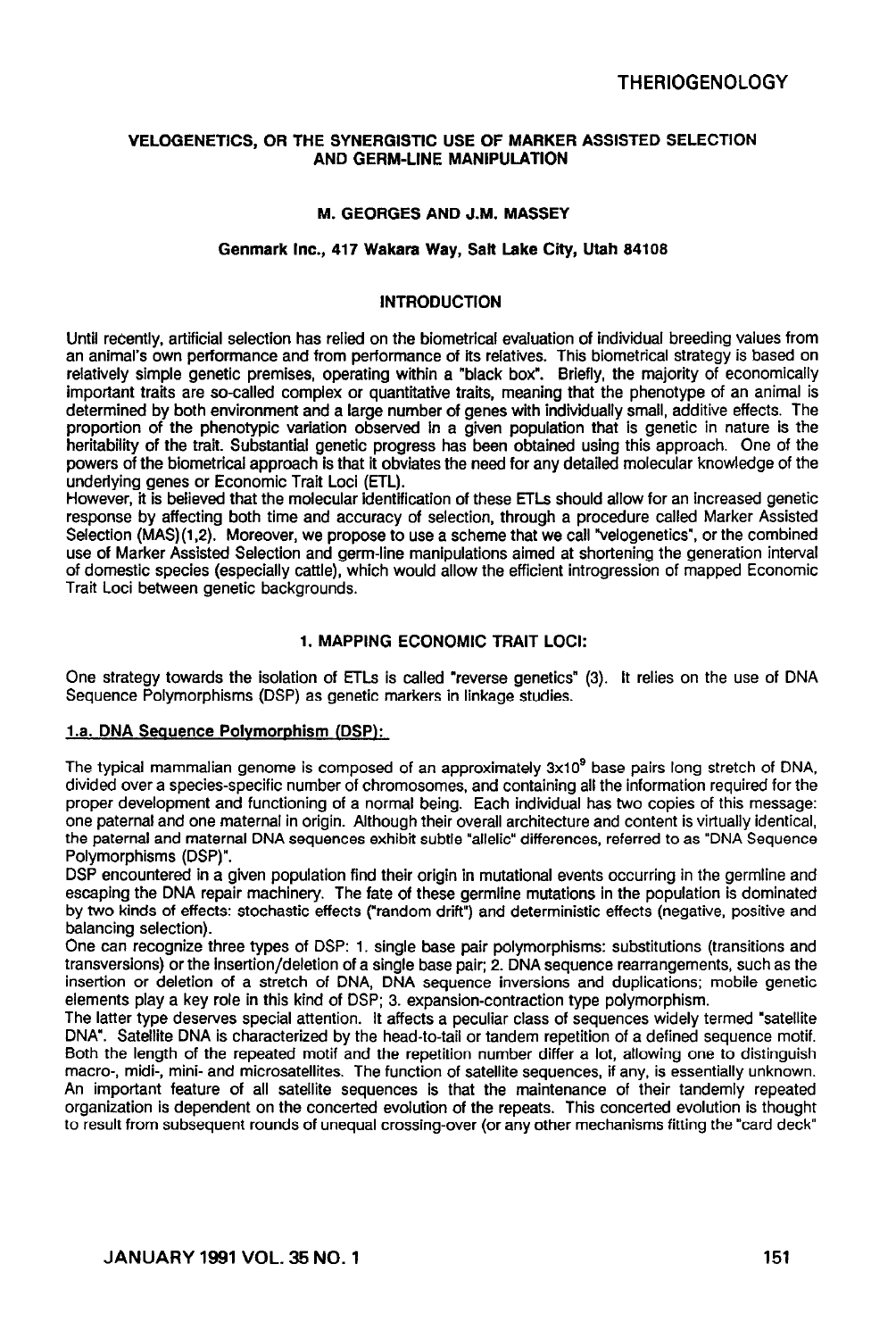# **THERIOGENOLOGY**

model (4)) which are favored by the tandemly repeated structure itself. The proposed unequal crossing over mechanism, whether happening between sister chromatids or homologous chromosomes, explains the substantial degree of length polymorphism, here referred to as "expansion-contraction polymorphism", characterizing those sequences. Moreover, the ensuing shuffling of slightly divergent repeat units or Minisatellite Variant Repeats (MVRs)(5) within the satellite generates additional internal site polymorphism. Hence, the majority of individuals will have inherited different alleles from their respective parents, with heterozygosities > 90% being common. This value must be compared with the maximum heterozygosity of 50% (more often much less) that can be obtained with the two other diallelic types of DSP. These peculiar properties of satellite sequences has made them an invaluable source of highly informative genetic markers both in the human and in domestic species (reviewed in (6)). The length variation characterizing mini- and microsatellites in particular, is visualized as DNA Fragment Length Polymorphisms either by Southern Blot Hybridization, or after PCR (Polymerase Chain Reaction) amplification of the corresponding loci.

# 1.b. Linkage Strategies:

Two loci are said to be genetically linked if, during meiosis, they recombine at a significantly lower than 50% rate, i.e. generate significantly more parental than recombinant gametes. The recombination rate between loci reflects the frequency of occurrence of an uneven number of crossing-overs between the loci. Because the probability for crossing-over is proportional to the distance separating the loci, the recombination rate can be used as a unit of chromosomal length. This length unit is known as the Morgan (M), 1 CM corresponding to the distance separating two loci exhibiting a 1% recombination rate. For small distances (GOcM) the relation with recombination rate is essentially linear; for longer distances, however, the relation is more complex, depending on the frequency of double cross-overs, itself affected by eventual interference. Parental and recombinant gametes will only be distinguishable for doubly heterozygous individuals, hence the need for highly polymorphic markers.

Recently, and due to the advent of the PCR, it has been possible to directly determine the genotype of individual gametes (7). However, most of the time, the gametic contribution is inferred from the genotype of the offspring and linkage studies are performed within families. Most modern linkage studies use the lodscore test for evaluation of linkage: a sequential test based on the method of maximum likelihood (8). The lodscore corresponds to  $log_{10}(LR)$ , where LR corresponds to the ratio: likelihood of observation under the alternative hypothesis of linkage (es0.5) / likelihood of observations under null hypothesis of no linkage  $(e=0.5)$ . In human genetics, a lodscore > 3 is accepted as significant evidence for linkage. The prior probability of linkage between two loci has been used to justify this stringent critical value. Note that 2ln(LR) can be used as well, having a chi-square distribution with one degree-of-freedom under the null hypothesis of no linkage.

Recently, algorithms for multilocus linkage analysis have been developed, allowing the estimation of the most likely gene orders and genetic distances between several loci simultaneously (9,10,11).

# 1.c. Linkage Maps:

Using this linkage approach, combined with alternative mapping strategies such as "in situ" hybridization, the use of somatic cell hybrid panels and comparative mapping, the map location of a large set of DSP can be determined in order to build a genetic marker map (see for instance 12, 13, 14). Assuming a total map length of 30M as for the human, and a desirable maximum distance of 20cM between markers, a set of 150 DSP could cover the entire genome. However, many more markers will be needed to generate a reasonable map, and this essentially for two reasons: 1. most of the time we have no a priori information on the location of the characterized markers. Hence, some chromosomal regions will initially be over-represented in our map, others under-represented. This problem is expected to become critical in the later stages of the development of a map. Comparative data will then become critical, allowing to search for markers whose location can be predicted from other species. 2. An individual will only be informative for the markers for which he is heterozygous; parts of his genome won't thus be explorable, because he will be homozygous for the corresponding markers. To compensate for this, one will have to identify more markers, the number required being inversely proportional to their heterozygosity. Hence the importance of highly informative systems.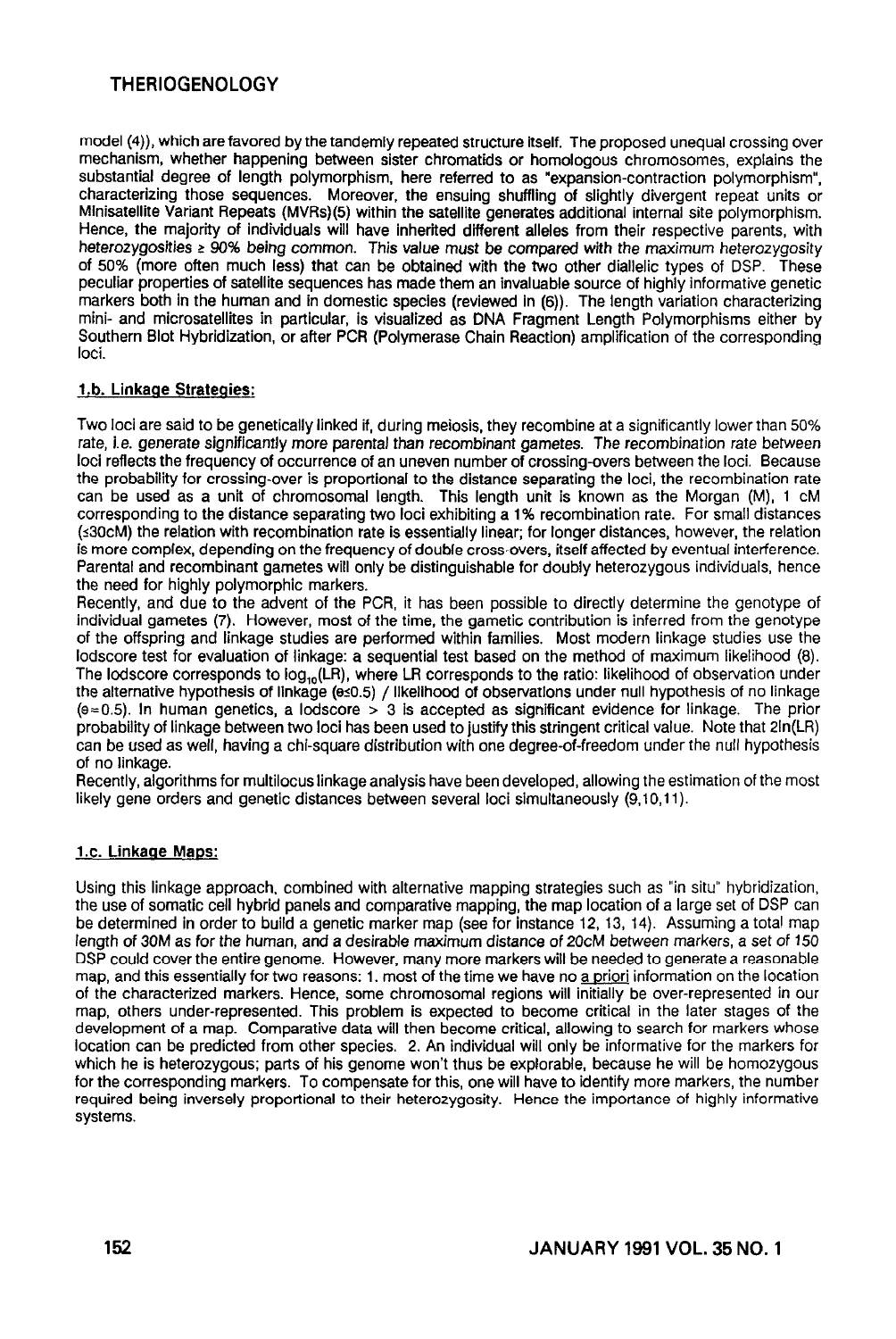Once such a map is available, however, any gene for which the appropriate segregating family material is available, can be located on the map. Assuming a maximum marker-target gene distance of lOcM, the expected lodscore (ELOD) for a doubly informative, phase-known meioses approximates 0.16 (15). Therefore, 20 such meioses are theoretically sufficient to establish linkage with a lodscore of 3. In practice, however, the number of individuals to analyze will be higher, function among other factors of the quality of the marker, expressed as its Polymorphism Information Content (PIC)(16).

The efficiency of this approach has been illustrated by the recent mapping of a large number of genes involved in human single gene disorders (see for instance 17). The identification of DNA markers for a defined gene can be the first step towards its molecular cloning. The feasibility of the isolation of a gene based on its map location has recently been demonstrated spectacularly by the isolation of the cystic fibrosis and other genes (see for instance 18).

# 1.d. Progress towards a primary DNA marker map in cattle:

Several laboratories around the world are now involved in the development of markers and the construction of genetic maps for our main domestic species, especially cattle, pigs and poultry. Our laboratory has focused in the last two years in the development of a primary DNA marker map for cattle. We have now developed close to 200 highly polymorphic DNA markers of three types:

#### 1. Variable Number of Tandem Repeat Markers (VNTR):

Hypervariable minisatellites are known to show significant cross-hybridization between species (19,20). We have exploited this to isolate over 50 bovine VNTR sequences revealing hypervariable, locus-specific patterns in cattle (21). The mean heterozygosity for all markers was estimated at 59%. 60% of these bovine VNTRs are giving polymorphic, locus-specific patterns in sheep as well. Several clones were mapped by in situ hybridization in both cattle and sheep demonstrating perfect conservation of chromosomal location. Hence, a significant part of the data generated in cattle will be readily usable in other Bovidae, including sheep.

#### 2. Multisite haplotypes:

The relatively low PIC of diallelic DSP compared to expansion-contraction type DSP, can be compensated for if identifying several such closely spaced markers. The theoretical number of allelic combinations or haplotypes then equals 2<sup>n</sup>, where n corresponds to the number of identified DSP. Although linkage disequilibrium reduces the number of haplotypes actually present in a given population, the heterozygosity obtained when considering those haplotypes is much higher than **when considering the individual** DSP. To exploit this, random cosmid clones were probed to genomic DNA, digested with 14 restriction enzymes, in order to identify RFLPs (22). Out of 110 cosmids studied, 85% were showing polymorphism within the Holstein breed. A mean of 2.5 polymorphic events were identified per cosmid, generating multisite haplotypes. The mean heterozygosity for the identified multisite haplotypes was estimated at 52%. The average heterozygosity per nucleotide site or nucleotide diversity, r, was estimated from the RFLPs attributed to point mutations, giving a value of  $\approx 0.0006$ . This value is  $\approx 3$  times lower than in the human and confirms our previous observations (23, 24). The lower  $\pi$  value is however compensated by a high frequency of RFLPs due to insertion/deletion events, which constitute 27.7% of the polymorphisms in our sample. The mutation rate at cytosines followed by guanines was estimated ten times higher than for other nucleotides, as expected from results in the human (25).

#### 3. Microsatellites:

More than 100 bovine (TG)n repeats (26,27,28) have been isolated and characterized by sequencing. Their frequency in the bovine genome has been estimated at  $\ge$  150,000. 50 of them have been amplified using the Polymerase Chain Reaction, all of them showing a substantial degree of genetic polymorphism when analyzing the product on high-resolution, denaturing polyacrylamide gels. The mean heterozygosity for these systems was estimated at  $\approx$  55%. Surprisingly more than half of the bovine system work in sheep as well (29). Magnetic solid phase DNA sequencing procedures are used for the massive generation of sequence information and multiplex approaches are explored for genotypic collection.

The relative location of the markers is determined by linkage analysis in MOET generated pedigrees. To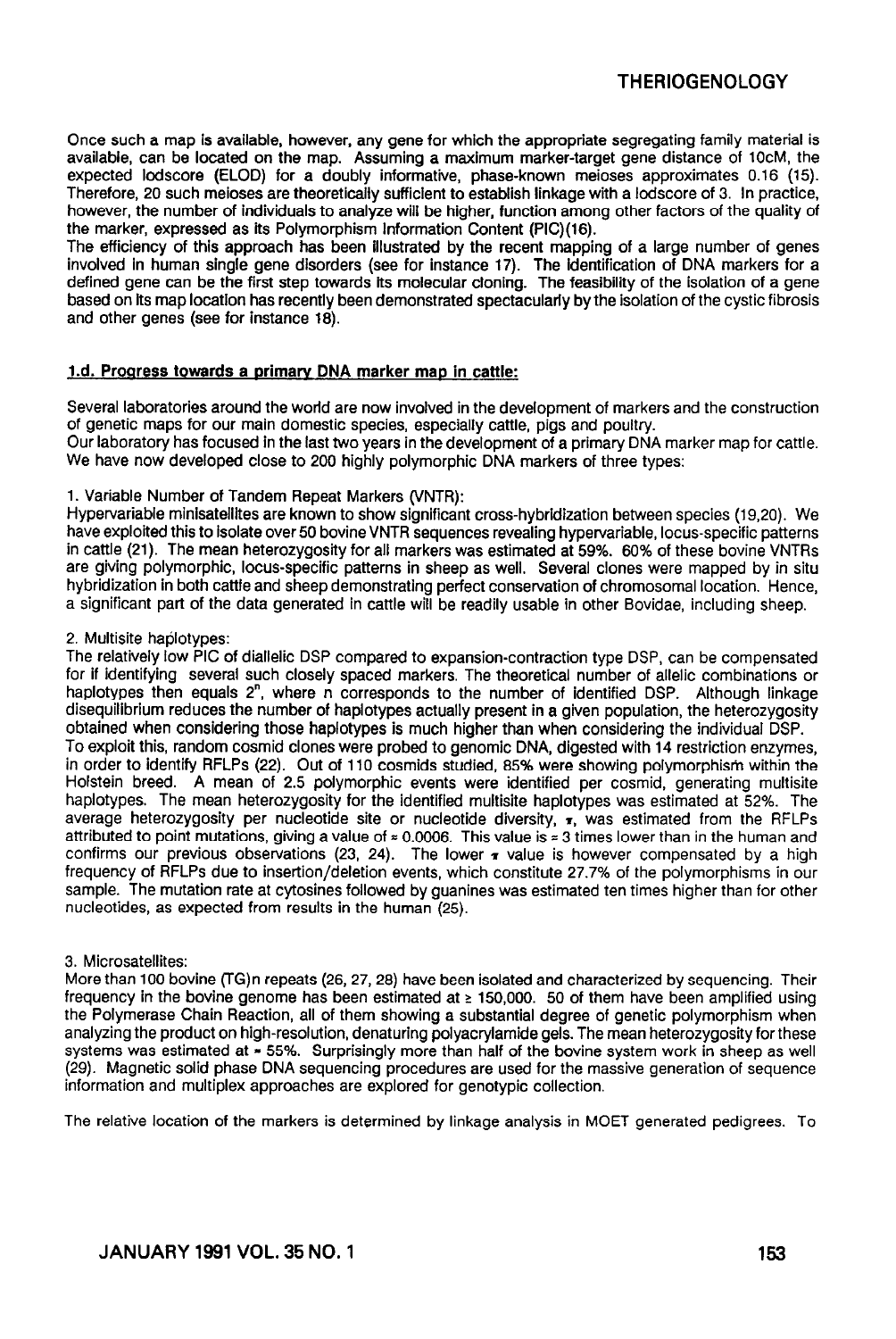assign linkage groups to specific chromosomes, highly polymorphic "anchor markers" are mapped using somatic cell hybrids in collaboration with Jim Womack (Texas A&M), and bv in situ hybridization in collaboration with Rudy Fries (ETH, Zurich).

We anticipate that a primary DNA marker map will soon be available for cattle, allowing us to systematically explore the bovine genome in linkage studies.

# 1.e. Mapping Quantitative Trait Loci:

The majority of traits dealt with in animal production are so-called quantitative traits, characterized by continuous variation. The phenotype of an animal with respect to a particular trait is the resultant of the effect of a several "polygenes" known as Quantitative Trait Loci (QTLs), combined with environmental effects. The number of polygenes involved is essentially unknown. Classicallv. it is considered very large, each gene contributing for a very small part of the genetic variation. However, there is evidence both from the plant and the animal world, that QTLs with significant effects are common (30, 31, 32). The most likely model, is to assume that their are indeed a large number of genes involved, but that their is a broad distribution of effects, substantial for some of them. Polygenes with extreme effects, whose segregation in a population may cause skewness and bi- or trimodality are known as "major genes". Examples in animal breeding are "double muscling" genes in both cattle and pigs, the "White Shorthorn" gene in the determinism of "White Heifer Disease" and the fertility "Booroola" gene in sheep (33). Even with significant effects on the trait of interest, however, their contribution to the total genetic variation may be limited in case of low population frequency.

When dealing with quantitative traits, direct determination of genotype for the corresponding QTLs is impossible. Nevertheless, strategies have been designed to map QTLs by linkage analysis. Within segregating populations, which is usually the case for our domestic species, QTL mapping can be performed both within families and at the population level.

# 1. QTL mapping within families:

Traditionally one proceeds as follows: offspring from an individual heterozygous for both marker and QTL are grouped according to which allele at the marker locus they inherited; a statistically significant difference between the phenotypic means of the two groups indicates linkage between marker and QTL. Test for statistical significance is done by linear regression (i.e. one-way analysis of variance) under the assumption of normally-distributed residual environmental variance. Classically, markers are tested one at the time for possible linkage with a QTL affecting the trait of interest. One of the drawbacks of this approach is that it is impossible to unequivocally estimate both map location of the QTL with respect of the marker, and its effect on the considered trait; no distinction can be made between a closely linked QTL with small effect and a loosely linked QTL with major effect.

Recently, the lodscore method has been improved, allowing to deal with quantitative and other complex traits and fully exploiting the power of the nearly complete marker maps which become available for different organisms; an approach known as interval mapping. Not only does interval mapping solves the problem of simultaneous estimation of location and effect, but because of its increased power, it reduces the number of individuals to test to detect linkage with a QTL of given effect (34).

Assuming that the marker is the QTL, the number of individuals to test in order to detect an effect of given amplitude,  $s$ , can be estimated from:

$$
n \geq \frac{4(t_o + t_1)^2 . s^2}{s^2}
$$

where n gives the required sample size,  $s^2$  is an estimate of the residual variance,  $t_a$  is the t value associated with Type I error, and t, is the t value associated with Type II error: t, equals tabulated t for probability 2(1-P) where P is the required probability of detecting  $\delta$  if such a difference exists (35).

For dairy production for instance, and if performing the linkage analysis using the "daughter yield deviations" (DYD;  $\sigma_{\text{OVD}}^2$ =600lb) from paternal half-sibs ("granddaughter design" (36)), one would have to study respectively 1500,378 and 168 individuals to detect QTLs with differences of 200lb, 4001b and 6001b between alternate alleles. Assuming a phenotypic variance of (2500lb)'. such effects correspond to 0.08, 0.16 and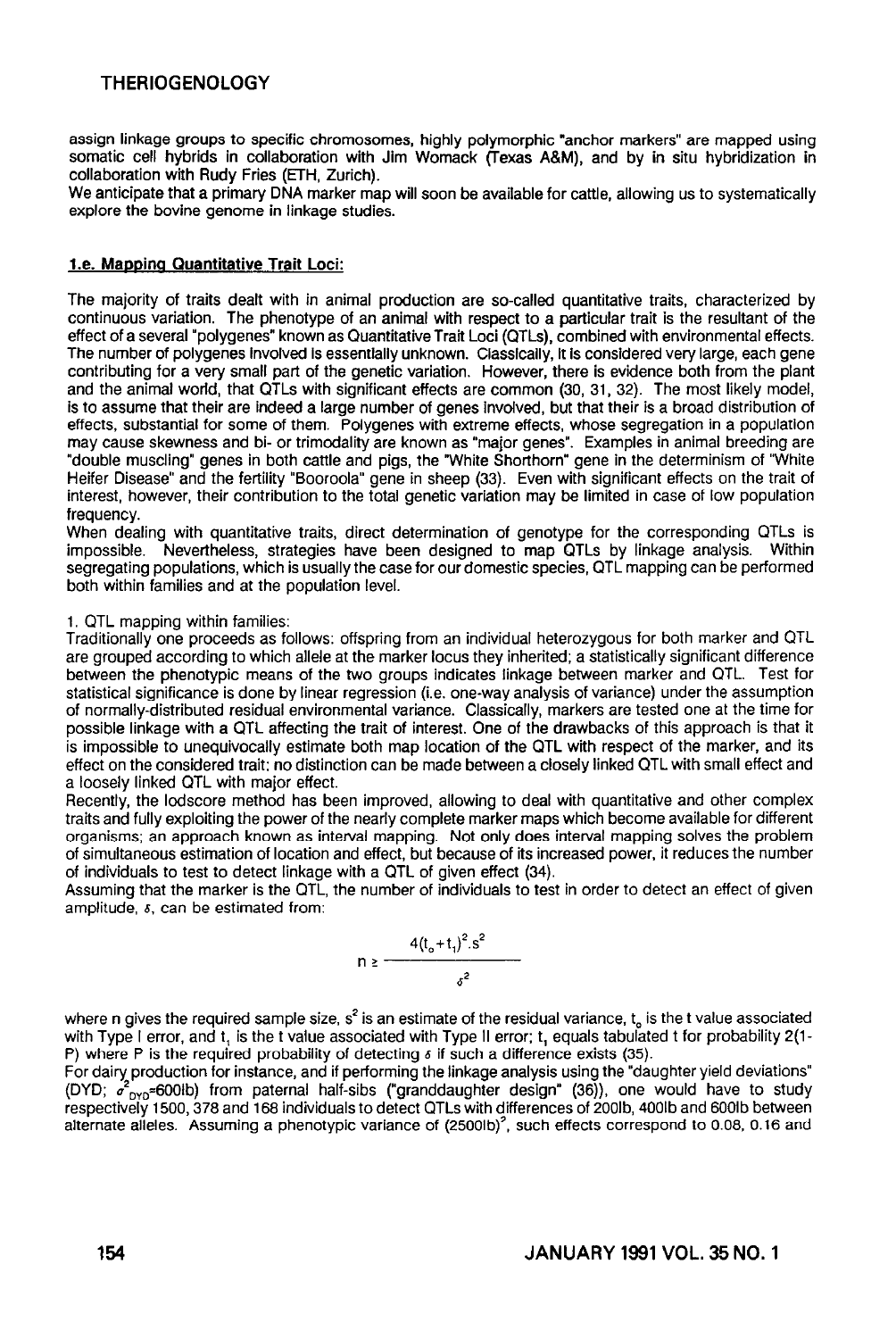0.24 standard deviations respectively. These estimates assume a Type I error of 5%, a Type II error of 10% and absence of recombination between marker and QTL.

If the tested marker and the QTL recombine at a rate e, the number of individuals to test increases by a factor 1/(1-2e)<sup>2</sup> for single marker analysis, by a factor  $\approx (1-\tau)/(1-2\Theta)^2$  in case of interval mapping,  $\tau$ corresponding to the recombination rate between the flanking markers (34).

In view of the costs and time involved in genotyping, it is important to minimize the required sample size. This can be achieved by various ways (34):

- identify the individuals most likely to be heterozygous, hence informative for the studied QTLs;

- selective genotyping of the extreme progeny;
- decreasing environmental variance via progeny testing;
- reducing genetic noise by studying several genetic regions simultaneously, or "simultaneous" search;

- exploiting "tagged QTLs": The direct effect of selection for a production trait will be to increase the frequency of the favorable alleles at the segregating QTLs. However, this selection pressure may indirectly affect loci in linkage disequilibrium bv so-called 'hitch-hikino'. This Is probably what happened to the genetic defect causing progressive degenerative myeloencephalopathy, or Weaver in Brown Swiss, shown to be linked to a major gene for milk production (32). Because of the deleterious effect of the Weaver causing gene, it is the heterozygous "carrier" genotype which is selectively most advantageous, generating a "balanced polymorphism", the Weaver causing allele being maintained in the population at a relatively high frequency. We are exploiting this to map the corresponding QTL by going through the relatively easy exercise (compared to QTL mapping) of finding a marker linked to this single gene disorder.

QTLs for a variety of polygenic traits have been identified, both in plants and animals. Using complete DSP maps in tomato, Paterson et al. (30) identified at least 6 genes controlling fruit mass, 4 controlling soluble solids and 5 controlling fruit pH, accounting for respectively 58%, 44% and 48% of the phenotypic variance. Martin et al. (31). using a similar approach, identified at least 3 tomato genes controlling water use efficiency. In cattle, Geldermann et al. (37) found significant effects on milk yield (+ 200 kgs) and fat content (+ I%), especially for the B-lactoglobulin locus; while Cowan et al. (38) recently demonstrated significant effects on predicted difference milk (282.93kgs) predicted difference dollars, cheese yield dollars and protein dollars using a prolactin DSP as marker.

2. QTL mapping within populations:

One can expect to find an effect of marker alleles linked to QTLs also outside of a family context, i.e at the population level, ff the two loci are in linkage disequilibrium. As reported by Hanset (39), and assuming a diallelic marker (alleles Ml and M2 with respective frequencies pl and p2) linked to a diallelic QTL, the phenotypic difference between the respective homozygotes at the marker loci equals:

$$
s = 2a \cdot \frac{D}{p1.p2}
$$

with D measuring the linkage disequilibrium and 2a corresponding to the phenotypic difference between the two homozygotes for the QTL.

Markers for which a priori expectation for linkage disequilibrium is highest are the so-called "candidate genes": genes expected from their physiological role to be likely candidates for the QTL itself. DSPs at those loci, even selectively neutral by themself, can be expected to exhibit linkage disequilibrium with the hypothetical functional mutations because of their very tight linkage.

# 2. 'YELOGENESIS" OR GENERATION SKIPPING:

Ruminant oogenesis and folliculogenesis have been recently reviewed by Russe (40) and Betteridge et al. (41). Briefly, oogenesls begins with the formation of primordial germ cells in the region of the allantois. These precursor cells migrate to the developing gonads where after a period of mitotic proliferation, they enter meiosis. Meiosis is arrested at the diplotene stage of prophase I by the poorly understood "meiotic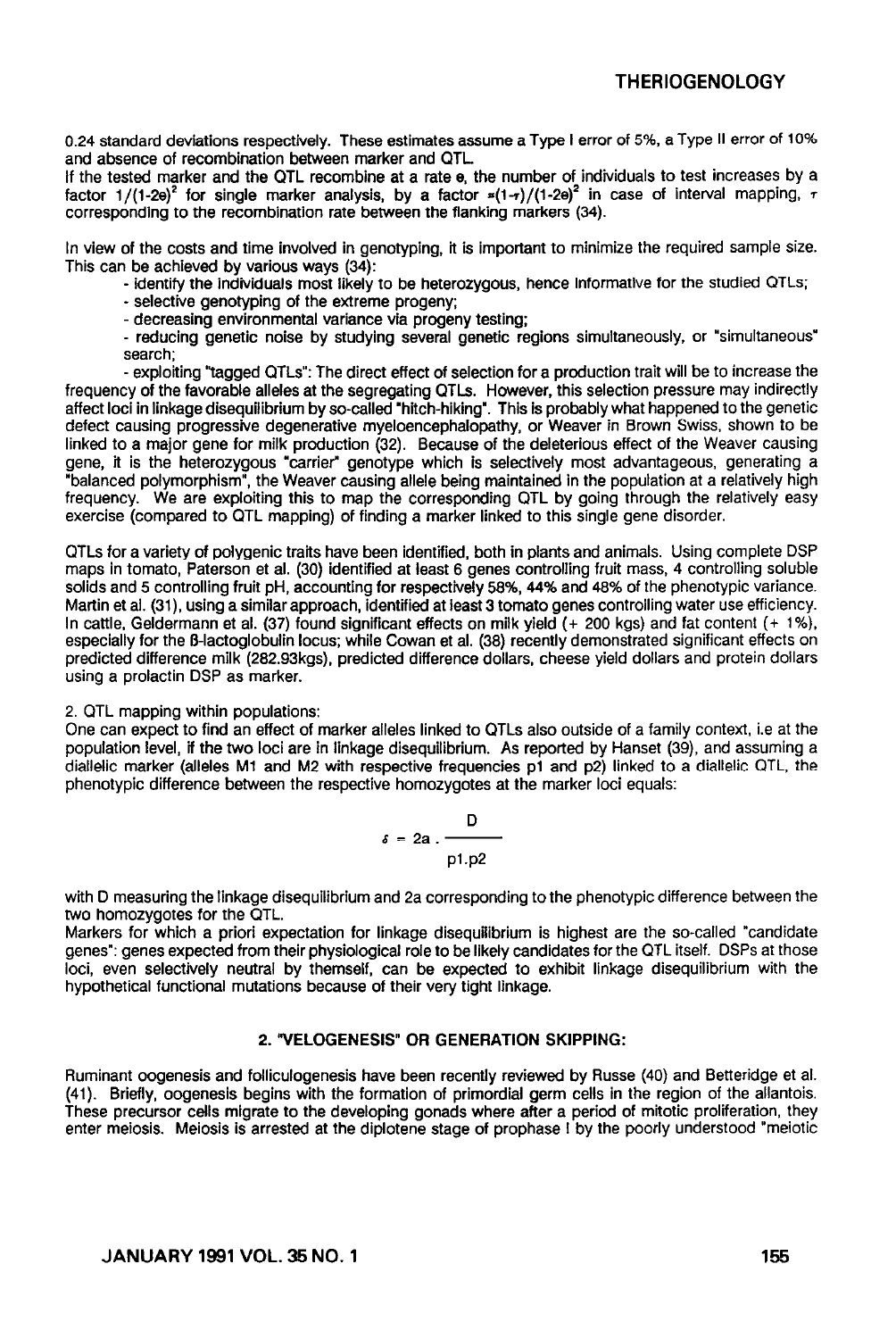# **THERIOGENOLOGY**

division I arrest system". Small numbers of primary oocytes are successively recruited for oocyte growth, required for the acquisition of meiotic competence. Resumption of meiosis and oocyte maturation are stimulated by gonadotropins acting through the follicular cells. Oocytes maturation seems to be triggered by a decrease in intracellular cyclic AMP, which leads to the dephosphorylation and concomitant activation of the M-phase promoting factor (MPF), a complex of a p34<sup>-orot</sup> protein kinase subunit with a cyclin (42). The maturing oocyte completes the first meiotic division and enters the second (becoming a secondary oocyte) which will be arrested as well at metaphase II until fertilization. This "meiotic division II arrest system" is thought to reflect the stabilization of MPF mediated by the kinase activity of pp39<sup>mos</sup> on either a cyclin protease or on cyclin itself. Fertilization relieves this block, by increasing the intracellular Ca<sup>2+</sup> concentration, triggering calcium-dependent protease activity (42).

Although spontaneous oocyte maturation and ovulation do not begin until puberty, waves of oocyte growth are seen in prepubertal animals, even in utero. As summarized by Betteridge et al. (41) for cattle, activation of primordial follicles starts at 140 days of gestation, while secondary and tertiary follicles appear at respectively 210 and 230 days of gestation.

These observations raise the theoretical possibility to growth, mature and fertilize prepubertal oocytes in vitro. Such a procedure, which we refer to as "velogenesis", could reduce the generation interval of cattle to, maybe as little as 3 to 6 months (41). As a matter of fact offspring have been obtained from gonadotropin-stimulated calve oocytes. transferred to postpubertal animals (43). Also encouraging is the development of culture systems supporting the growth of rodent immature oocytes, their maturation, fertilization and preimplantation development.

The direct impact of "velogenesis" on breeding programs has been discussed by Betteridge et al. (41). By using in-vitro fertilization of fetal oocytes by selected, progeny-tested sires, annual responses in milk yield could be doubled compared to conventional progeny testing.

#### 3. VELOGENETICS OR THE SYNERGISTIC USE OF MARKER ASSISTED SELECTION AND GERM-LINE MANIPULATION.

The value of a marker for a QTL, is usually considered within the biometrical framework, as an additional source of information for the evaluation of individual breeding values. Stated otherwise, by including information on mapped QTLs, selection accuracy will increase and, hence, genetic response as well (1,2). For most economically important traits, however, and because of their relatively high heritability, the gain to be made is only modest in view of the invested effort, unless most of the genetic variation can be explained by mapped QTLs. For typical polygenic traits, the latter situation is highly unlikely in the near future. Marker Assisted Selection is expected to be more useful for low heritability traits such as disease resistance. Unfortunately, the corresponding QTLs are also the most difficult ones to map by linkage analysis.

It should be noted also, that the increase in accuracy of selection is subordinate to the accurate estimation of the QTL effects. This may require larger samples than the ones needed for the detection of linkage. Once a QTL mapped by within-family linkage studies, it may be more effective to identify supplementary flanking markers and to accurately determine the effect of the thus generated haplotypes at the population level. Selection can then focus on the best haplotype instead of spending initial selection efforts on intermediate ones.

Moreover, this classical Marker Assisted Selection approach is limited to the exploitation of genetic variation preexisting within the commercial breed of interest, and only if present in a "high merit" genetic background. Favorable mutations appearing within a mediocre background would be difficult to exploit, even with markers.

"Velogenesis", however, may offer new possibilities for Marker Assisted Selection: Marker Assisted Engineering or "Velogenetics". By substantially reducing the generation interval using "Velogenesis", mapped Economic Trait Loci (ETL) could be introgressed very quickly into new genetic backgrounds by repeated backcrossing, while the retention of the ETL of interest would be monitored using the linked markers. The main advantage of markers, namely the possibility to monitor the segregation of mapped ETLs without having to rely on phenotypic expression, and hence at any developmental stage, would be fully exploited.

Contrary to transgenesis, the organization and chromosomal localization of the manipulated genes is entirely respected, eliminating aberrant expression patterns. Moreover, segregation and hence engineering of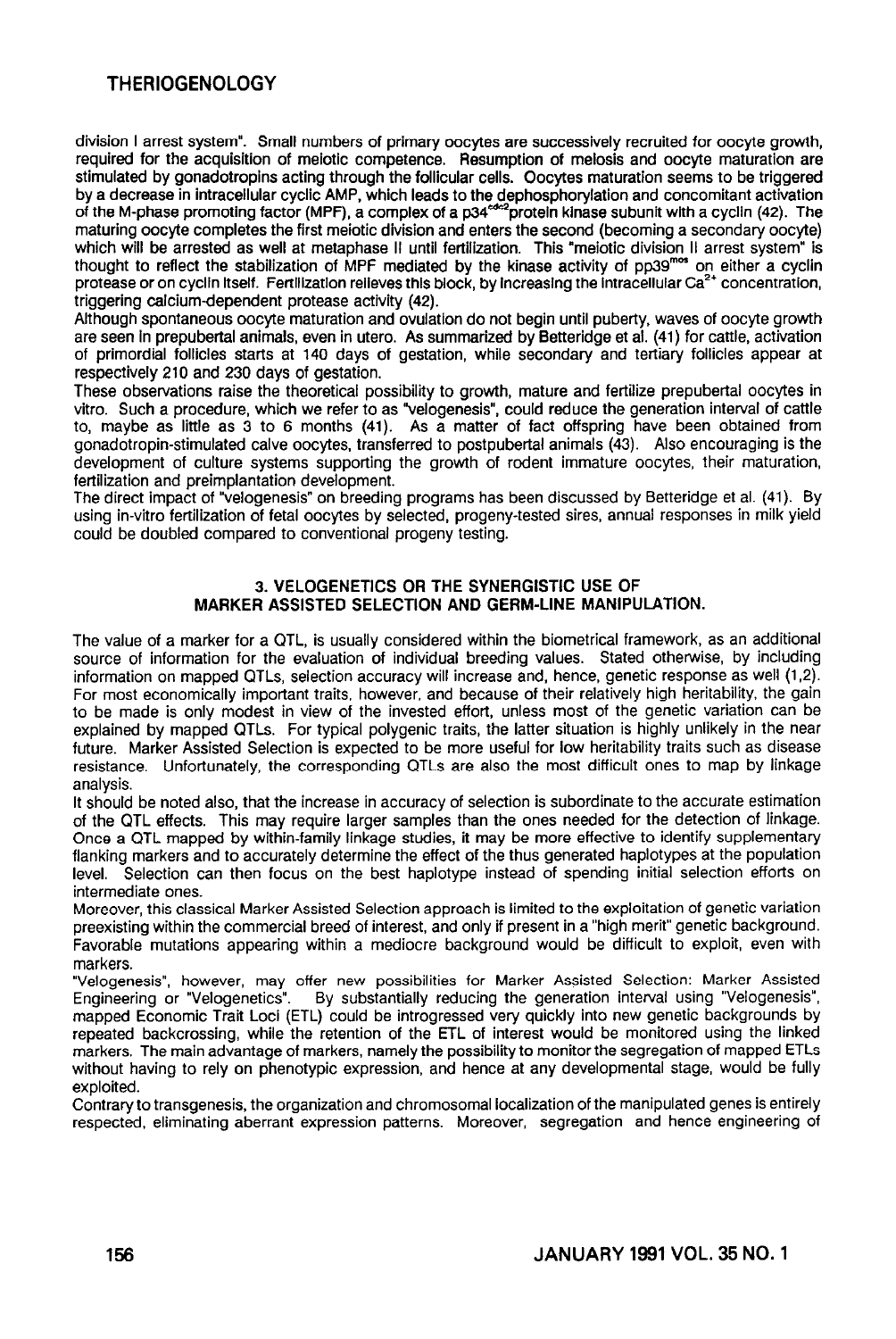several genes simultaneously is perfectly feasible with "velogenetics'. It is noteworthy, however, that "velogenetics" could be used for the efficient introgression of transgenes between backgrounds.

Importantly, this approach offers the possibility to efficiently exploit 'exotic' genetic variation identified outside the breed of interest. This consideration is particularly attractive because the use of "exotic germplasm" also greatly facilitates the mapping of the genes of interest.

It should be noted that Marker Assisted Selection is already applied in specific instances: in cattle, preimplantation embryos are sexed with Y-specific probes (reviewed in 44,45); in pigs, Marker Assisted Selection is already used to reduce the frequency of the major gene causing Porcine Stress Syndrome (PSS). Susceptibility to PSS seems to correlate with Halothane sensitivity or Malignant Hyperthermia. This condition has been mapped to a linkage group on pig chromosome 6, encompassing the following markers: S(A-0)-GPI-Hal-H-Al BG-PGD (reviewed in 46). These markers are used for the Marker Assisted Selection against the PSS condition. Recently, the ryanodine receptor gene has been identified as a good candidate for the Malignant Hyperthermia or Hal gene (47).

We have no doubt that Marker Assisted Selection will have its place in future breeding program, not only because it enhances the power of the present-day breeding strategies, but because, in combination with the manipulation of the germ-line, it offers entirely new possibilities as well.

# REFERENCES:

1. SOLLER, M. & BECKMAN, J.S. (1982). Restriction Fragment Length Polymorphisms and Genetic Improvement. Proceedings of the 2nd World Congress on Genetics Applied to Livestock Production. Madrid 6:396-404.

2. SMITH, C. & SIMPSON, S.P. (1986). The use of genetic polymorphism in livestock improvement. J. 2.<br>Anim. Breeda. Genet. 103:205-217. Anim. Breedg. Genet.

3. ORKIN, S.H. (1986). Reverse Genetics and Human Disease. Cell 47:845-850.

4. DOOLITTLE, W.F. (1985). RNA mediated gene conversion? Trends in Genetics 1 (3),64,65.

5. JEFFREYS, A.J.; NEUMANN, R.; WILSON, V. (1990). Repeat unit sequence variation in minisatellites: a novel source of DNA polymorphism for studying variation and mutation by single molecule analysis. Cell 60~473-485.

6. GEORGES, M. (1990). Hypervariable minisatellites and their use in animal breeding. In: Gene mapping: strategies, techniques and applications (ed. by L.B. Schook. Lewin and McLaren). Marcel Dekker, New York. to be published.

7. LI, H.; GYLLENSTEN, U.B.; CUI, X.; SAIKI, R.K.; ERLICH, H.A.; ARNHEIM, N. (1988). Amplification and analysis of DNA sequences in single human sperm and diploid cells. Nature 335414.

8. MORTON, N.E. (1955). Sequential tests for the detection of linkage. American Journal of Human Genetics 7:277-318.

9. LATHROP, G.M.; LALOUEL, J.M.; JULIER, C.; OTT, J. (1984). Strategies for multilocus linkage analysis in humans. Proc. Natl. Acad. Sci. USA 101:3443-3446.

10. LATHROP. G.M.: LALOUEL. J.M.: JULIER. C.: OTT. J. (1985)

Multilocus linkage analysis in humans: detection of linkage and estimation of recombination. American Journal of Human Genetics 37:482-498.

11. LANDER, E.S.; GREEN, P. (1987). Construction of multilocus linkage maps in humans. Proceedings of the National Academy of Sciences USA 84:2363-2367.

12. WHITE, R.; LEPPERT, M.; BISHOP, D.; BARKER, D.; BERKOWITZ. J.; BROWN, C.; CALLAHAN, P.; HOLM. T.; JEROMINSKI, L. (1985). Construction of linkage mapa with DNA markers for human chromosomes. Nature 313:101-105.

13. DONIS-KELLER, H. et al. (1987). A genetic linkage map of the human genome. Cell 51(2):319-337.

14. FRIES, R.; BECKMANN, J.S.; GEORGES, M.; SOLLER, M.; WOMACK, J. (1989). The bovine gene map. Animal Genetics 20:3-29.

15. LANDER, E.S.; BOTSTEIN, D. (1986). Mapping complex genetic traits in humans: new methods using complete RFLP linkage maps. Cold Spring Harbor Symposia on Quantitative Biology 51:49-62.

16. BOTSTEIN, D.; WHITE, R.L.; SKOLNICK, M.; DAVIS. R.W. (1980). Construction of a Genetic Linkage Map in Man Using Restriction Fragment Length Polymorphisms. American Journal of Human Genetics 32:314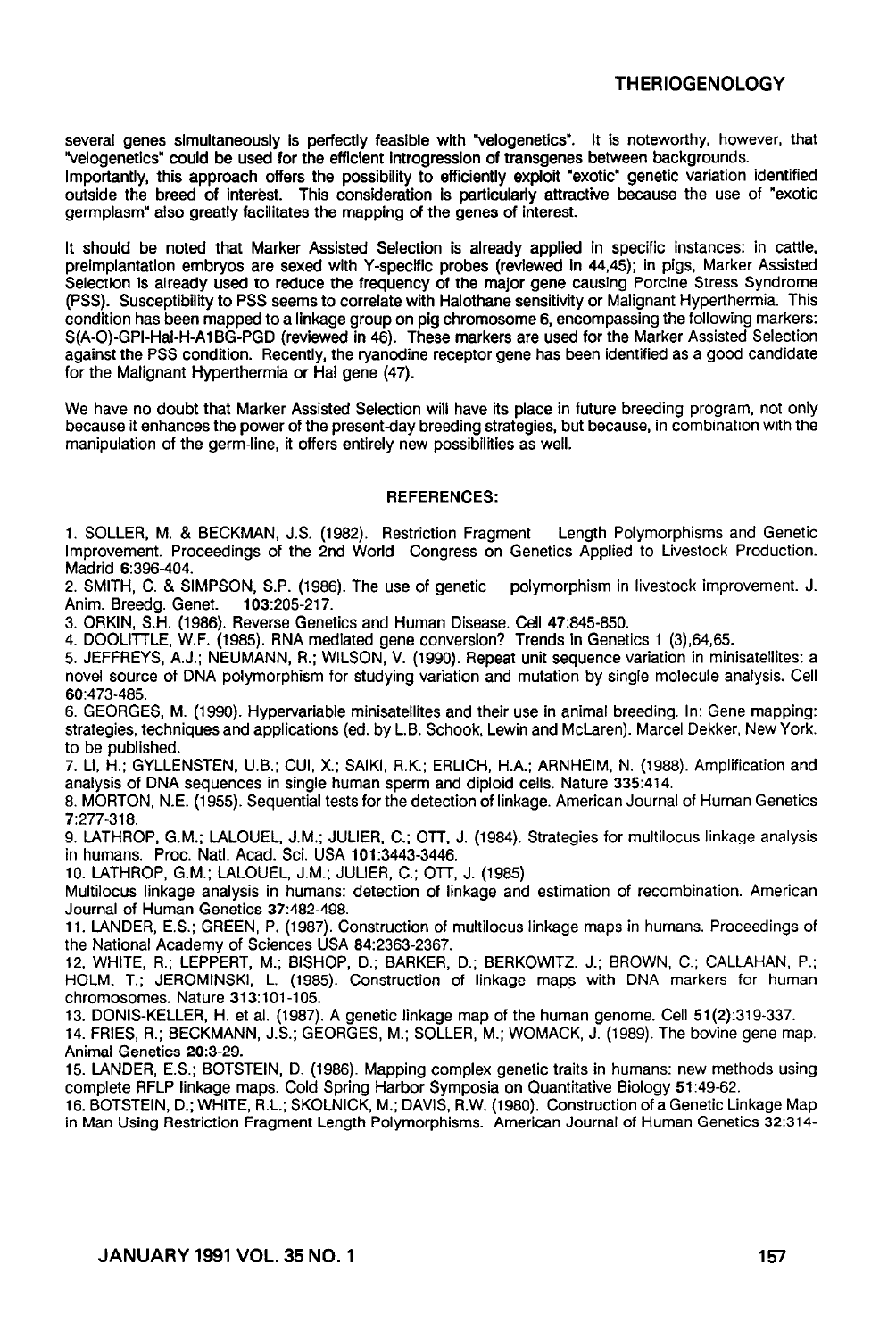331.

17. WHITE, R.; CASKEY, C.T. (1988). The human as an experimental system in molecular genetics. Science 240:1483-1488.

18. RIORDAN, JR; ROMMENS, J.M.; KEREM, B.-S.; ALON, N.; ROZMAHEL, R.; GRZELCZAK, Z.; ZIELENSKI, J.; LOK, S.; PLAVSIC, N.; CHOU, J.L; DRUMM, ML.; IANUZZI, M.C.; COLLINS, F.S.; TSUI, L.- **C.** (1989). Identification of the cystic fibrosis gene: cloning and characterization of complementary DNA. Science 245:1066-1073.

19. GEORGES, M.; LEQUARRE, A.S.; CASTELLI, M.; HANSET, R.; VASSART, G. (1988a). DNA fingerprinting in domestic animals using four different minisatellite probes. Cytogenet Cell Genet 47:127-131.

20. GEORGES, M.; LATHROP, M.; HILBERT, P.; MARCOlTE, A.; SCHWERS, A.; SWILLENS, S.; VASSART, G.; HANSET, R. (1990). On the use of DNA fingerprints for linkage studies in cattle. Genomics 6, 461-474. 21. GEORGES, M.; GUNAWARDANA, A.; THREADGILL, D.; LATHROP, M.; OLSAKER, 1.; HOLM, T.; MISHRA, A.; SARGEANT, L.; STEELE, M.; TERRY, Ch.; ZHAO, X.; FRIES, R. & WOMACK, J. Characterization of a set of VNTR-markers for Bovidae. submitted.

22. STEELE, M.; GEORGES, M. Generation of bovine multisite hapfotypes using random cosmids. submitted. 23. GEORGES, M.; LEQUARRE, A.S.; HANSET, R.; VASSART, G. (1987). Genetic variation of the bovine thyroglobulin locus studied at the DNA level. Animal Genetics 18:41-50.

24. HILBERT, P.; MARCOTTE, A.; SCHWERS, A.; HANSET, R.; VASSART, G.; GEORGES. M. (1989). Analysis of genetic variation in the Belgian Blue Cattle Breed using DNA sequence polymorphism at the growth hormone, low density lipoprotein receptor, a-subunit of glycoprotein hormones and thyroglobulin loci. Animal Genetics 20, 383-394.

25. BARKER, D.; SCHAFER, M.; WHITE, R. (1984). Restriction sites containing CpG show a higher frequency of polymorphism in human DNA. Cell 36, 131-138.

26. WEBER, J.L.; MAY, P.E. (1989). Abundant class of human DNA polymorphisms which can be typed using the Polymerase Chain Reaction. American Journal of Human Genetics 44:388-396.

27. LIT, M.; LUTY, J.A. (1989). A hypervariable microsatellite revealed by in vitro amplification of a dinucleotide repeat within the cardiac muscle actin gene. Am. J. Hum. Genet. 44:397-401.

28. TAUTZ, D. (1989). Hypervariability of simple sequences as a general source for polymorphic DNA markers. Nucl Acids Res 17 (16):6463-6471.

29. MOORE, S.S.; SARGEANT, L.; MATTICK, J.S.; KING, T.J.; HETZEL, D.J.S., GEORGES, M. The conservation of DNA microsatellite sequences allows the use of heterologous per primer pairs in cattle and sheep. submitted.

30. PATERSON,A.H.; LANDER, ES.; HEWITT, J.D.; PETERSON, S.; LINCOLN, S.E.;TANKSLEY, S.D. (1989). Resolution of quantitative traits into Mendelian factors by using a complete linkage map of restriction fragment length polymorphisms. Nature 335:721-726.

31. MARTIN, B.; NIENHUIS, J.; KING, G.; SCHAEFFER, A. (1989). Restriction fragment length polymorphisms associated with water use efficiency in tomato. Science 243:1725-1727.

32. HOESCHELE, I.; MEINERT, T.R. (1990) Association of genetic defects with yield and type tiaits: a major production gene is linked to Weaver. Journal of Dairy Science: in the press.

33. HANSET, R. (1982). Major genes in animal production, examples and perspectives: cattle and pigs. Proceedings of the 2nd World Congress on Genetics applied to Livestock Production (madrid) 6:439-453. 34. LANDER. E.S.; BOTSTEIN, D. (1989). Mapping mendelian factors underlying quantitative traits using RFLP linkage maps. Genetics 121:186-199.

35. SOLLER, M.; BRODY, T.; GENIZI, A. (1976). On the power of experimental designs for the detection of linkage between marker loci and quantitative loci in crosses between inbred lines. Theoretical and applied genetics 47:35-39.

36. WELLER, J.I.; KASHI, Y.; SOLLER, M. (1990). Power of "daughter" and "granddaughter" designs for genetic mapping of quantitative traits in dairy cattle using genetic markers. in the press.

37. GELDERMANN, H.; PIEPER, U.; ROTH, B. (1985). Effects of marked chromosome sections on milk performance in cattle. Theoretical and Applied Genetics 70:138-146.

38. COWAN, CM.; DENTINE, M.R.; AX, R.L.; SCHULER, L.A. (1990). Structural variation around prolactin gene linked to quantitative traits in an elite Holstein sire family. Theoretical and Applied Genetics 79:577- 582.

39. HANSET, R. (1989). Les perpectives d'une selection assistee par marqueurs. Annales de Medecine Veterinaire 133:465-488

40. RUSSE. I. (1983). Oogenesis in cattle and sheep. Bibliotheca anatomica 24:77-92.